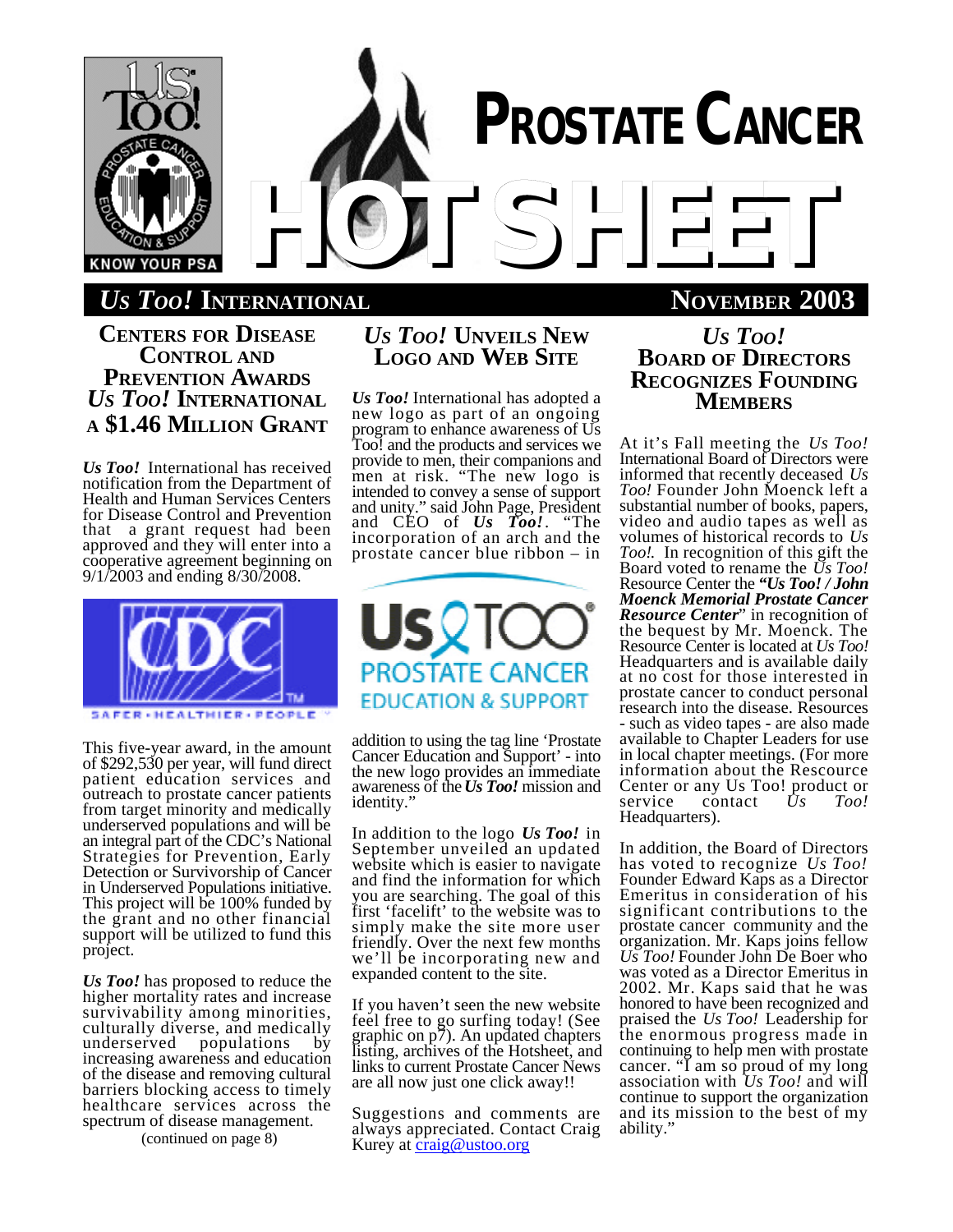## **PROSTATE CANCER PATIENT SUPPORT 1-800-80-***US TOO! US TOO!* **INTERNATIONAL**

# **PROSTATE CANCER NEWS YOU CAN USE**

*Us Too!* publishes a FREE e-mail based news service which provides updates on the latest prostate cancer related news. To subscribe or link to the archives simply visit the *Us Too!* Website: www.ustoo.org

News items contained in *Us Too!* publications are obtained from various news sources and edited for inclusion. Where available, a pointof-contact is provided.

All references to persons, companies, products or services are provided for information only, and are not endorsements. Readers should conduct their own research into any person, company, product or service, and consult with their loved ones and personal physician before deciding upon **any** course of action.



**MAJOR STUDY INDICATES COMPLEXED PSA TEST MORE ACCURATE THAN TRADITIONAL PSA TESTIN DETECTING PCA**

A major study on detecting prostate cancer indicates that measurement of serum concentration of complexed prostate specific antigen (cPSA) is more accurate than the total PSA (tPSA) test currently used by most physicians.[1] The study, published in the November issue of The Journal of Urology, showed that the cPSA test is more predictive of prostate cancer and results in fewer false diagnoses and unnecessary biopsies compared to the traditional tPSA test. (Note: The full article<br>can be accessed via http:// can be accessed www.jurology.com).

"These findings are important because they suggest that use of the cPSA test can decrease the number of unnecessary prostate cancer biopsies particularly if a lower PSA threshold is utilized. This approach will not only save healthcare expenditures but will also spare many men the discomfort and anxiety associated with biopsy procedures," said investigator Richard Babaian, M.D., from MD Anderson Cancer Center. "In view of these findings, physicians and patients should consider using the cPSA test when screening for prostate cancer."

Serum PSA, a protein produced in the prostate, has proven to be an extremely useful marker for early detection of prostate cancer and in monitoring patients for disease progression and the effects of treatment. PSA serum levels of 4.0 ng/ml or less are usually considered normal; higher levels (4 to 10 ng/ml or higher) are often found in men with prostate cancer. However, current PSA testing generates up to 60 percent "false positive" diagnoses because PSA levels can also increase due to enlargement of the prostate, a noncancerous condition increasingly common as men get older, as well as acute infections of the prostate (prostatitis), prostate surgery and other factors. On the other hand, testing can also generate "false negatives" because a significant number of cases of prostate cancer have been found in men whose PSA was "normal," between 2.5 to 4 ng/ml.[2]

The ability of a test to detect cancer is defined as "sensitivity;" the ability to detect those without cancer is defined as "specificity." Sensitivity can be increased by lowering the tPSA "cutoff" value at

which a physician suspects cancer, but doing so will decrease specificity, since it will also increase the number of men suspected of cancer but who don't actually have it. Therefore, much research has focused on ways to improve the accuracy of PSA testing, i.e., to increase both sensitivity and specificity. Some studies have shown that the cPSA test is equivalent to the tPSA test while others have shown it is better than tPSA.[3] Other PSA tests include those that measure free (vs. complexed) PSA and the percentage of tPSA comprised of free PSA and of cPSA.

### **Study and Findings**

In this study, conducted at seven prostate cancer treatment centers, sera was collected from 831 men who were about to undergo initial prostate biopsy. The biopsies showed that 313 (37.5 percent) had prostate cancer.

Knowing which patients actually had prostate cancer, the investigators compared the accuracy of the predictions of the cPSA and tPSA tests. They found that cPSA was significantly more predictive of cancer than tPSA, and provided an improvement in specificity (reduced false positives) compared to tPSA. For example, for men whose tPSA levels were in range of 2 to 4 ng/ml (cPSA range 1.5 to 3.2 ng/ml), using a cutoff of 2.2 ng/ml for cPSA and 2.5 ng/ml for tPSA resulted in both tests correctly identifying cancer 85 percent of the time, which is considered highly sensitive. However, at this 85 percent sensitivity level, the cPSA test correctly identified 35 percent of patients who did not have cancer, compared to 21.2 percent for the tPSA test. Therefore, the cPSA test would have saved significantly more men — 14 percent — who did not have cancer from undergoing an unnecessary biopsy and the inconvenience and anxiety associated with that procedure.

"Urologists are increasingly looking at the lower range of PSA values to maximize the detection of prostate cancer," said Dr. Babaian. "Since this lower range also includes many men without cancer, the enhanced specificity of the cPSA test to detect those who are cancer free and avoid unnecessary biopsies is an important advantage over the standard tPSA test."

The investigators compared the predictive value of the tests in other ranges as well. For the range of 2 to 10 ng/ml tPSA (1.5 to 8.3 ng/ml for cPSA), the cutoffs of 3.37 ng/ml tPSA and 2.87ng/ml cPSA

(continued on page 6)

COPYRIGHT 2003, *US TOO!* INTERNATIONAL, INC.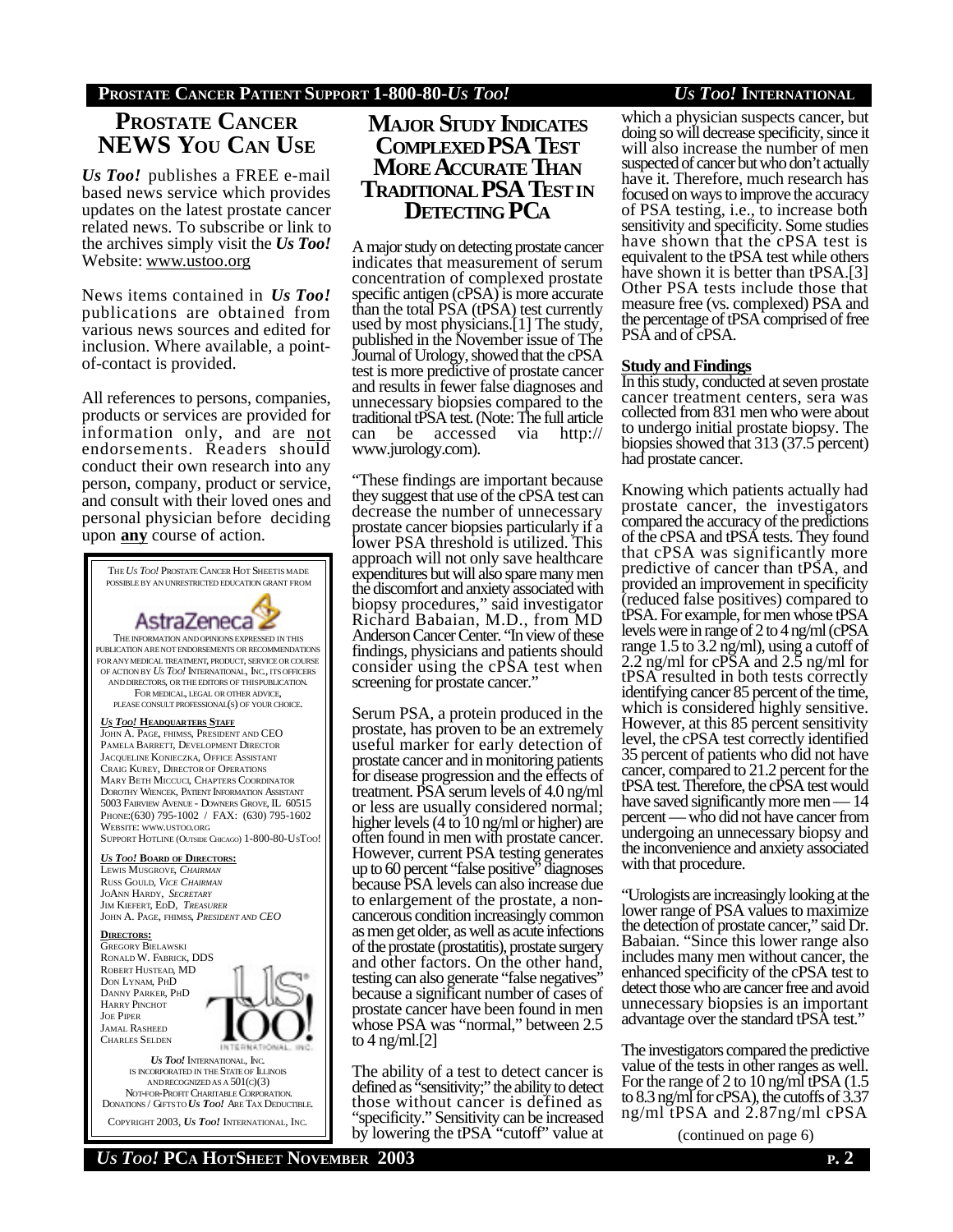### *US TOO!* **INTERNATIONAL VISIT US ON THE INTERNET AT WWW.USTOO.ORG**

# **KNOWING HOW TO CHOOSE AND WORK WITH DOCTORS**

#### *By John Messmer, M.D. Penn State Milton S. Hershey Medical Center*

Many people don't think much about doctors until they need one. Take it from a physician, if you don't have a doctor, a crisis is not the best time to pick one. Although an emergency room or urgent care center may help you with your immediate need, having your own doctor will allow you to manage your health and the health of your family for the long term.

Each fall, employers conduct their annual benefits enrollment. As a participating employee, you may be asked by your health insurance plan to select a primary care physician (PCP). How selective are you?

In deciding on a doctor, you should consider your needs and preferences —not just pick a name out of a catalog. Your age, gender, marital status, family members and any current medical problems will (should?) influence your decision. Almost everyone should have a primary care physician (PCP) — a medical professional who will be responsible for your health on a continuing basis with emphasis on prevention of future health problems. The PCP, usually a family physician, internist or pediatrician, should also coordinate the care provided by other specialists.

Do you like the idea of the entire family seeing the same doctor? Not everyone does. If you do, consider a family physician. If you prefer a doctor specifically trained in one area, you should choose a pediatrician for your children, an internist for the adults and an obstetriciangynecologist for women's health care.

Pediatricians provide both preventive care and treatment for children into adolescence. General internists provide care for all adults, usually from about age 18. Family physicians care for people of all ages, including children and older adults. Sounds pretty straightforward, but the differences among these types of physicians are more than the ages of

#### their patients.

Pediatricians spend time training for the more complicated problems of childhood, including hospital care such as intensive care, problems of prematurity, cancers, heart disease and so on. In practice, pediatricians do not commonly do office surgery and many do not provide gynecology treatment. Internists, or doctors of internal medicine, emphasize prevention and treatment of diseases of bodily systems and often focus on hospital treatment. Internists do not manage gynecology or do office surgery, but their training includes both common and unusual medical problems.

Family physicians are trained in the broad range of medicine and learn to care for infants, older children and adults of all ages including office surgery, gynecology and obstetrics and hospital care. Because of the wide scope of family practice, some family physicians focus more closely on certain areas and refer patients for things they do not handle often, such as obstetrics. Similarly, internists and pediatricians may refer people for medical conditions that require a more focused approach to treatment.

Many primary care practices include nurse practitioners (NP) and physicians assistants (PA), often referred to as "mid-level" practitioners. NP's are registered nurses who earn a master's degree by training for two years after college in a specialized field of medical care. They work with a physician in a variety of ways — treating common problems, evaluating chronic health conditions, educating patients, helping with hospital rounds and so on. PA's have a four year college degree and train specifically to work with a physician in the day-to-day management of routine problems, both in and out of the hospital. These practitioners are not substitutes for doctors but are considered "physician extenders" because by working with a physician, they allow physicians to focus on people with complex or time-consuming problems.

Once you have decided what type of doctor you want, you should consider the style of practice you prefer. Recommendations from friends and relatives are often helpful. Of course, you may have to choose from a panel

of practitioners that participates with your insurance. However deep the field of choices, it's worth taking the time to do a little research.

Many physicians and group practices have Web sites you can surf for information and most will have a brochure about the practice and with profiles of their physicians. No longer is the typical physician a man; more than a third of primary care physicians under 45 are women and most U.S. physicians are less than 50 years of age. Some older physicians may have a large panel of patients already and may not take new patients because adding new patients means less time available for existing patients. You should always check with the physicians practice before listing a doctor as your PCP.

Physicians, like everyone else, have different personalities. Your health depends as much on your relationship with your doctor as it does on the physician's expertise. You must trust your doctor so it should be someone with whom you can relate.

Once you have decided the type of physician and practice, consider asking to meet with one or two doctors who can accept new patients. Find out the doctor's training and if the doctor is certified in his or her specialty. Certification means the doctor has passed a test of his or her knowledge. Some specialties require recertification regularly to assure that the doctors keep up with advances in medicine. Ask about the doctor's approach to patient care, how information is communicated, whether electronic communication is available, how the practice is covered after hours, whether the doctor can meet the needs you have for yourself and your family. Do you feel comfortable with this person? With the office and office policies? If not, keep looking.

Once you have established yourself in a practice, ask to sign a records release for the old records of your prior physicians so your new doctor will have a complete file on you. See if you are due for any regular check ups, screening exams or immunizations. If you are already on medications, schedule an office visit well before they are due for renewal and bring along all your medications.

**P. 3** *US TOO!* **PCA HOTSHEET NOVEMBER 2003** (continued on page 8)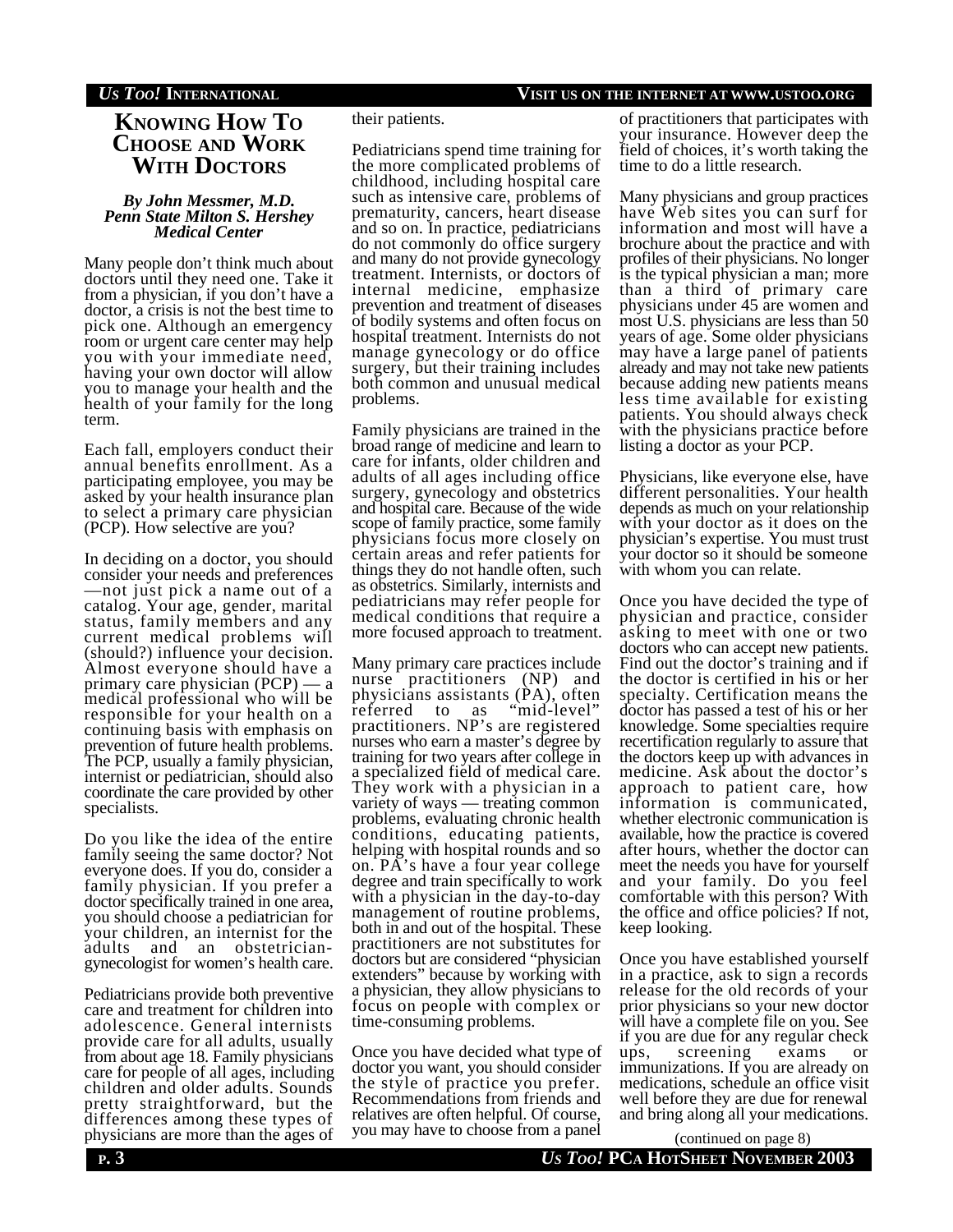**HIGHLIGHTS FROM THE 2003 ASTRO ANNUAL MEETING OCTOBER 19 - 23, 2003**

## **EXTERNAL BEAM RADIATION THERAPY EFFECTIVE IN PROVIDING BONE METASTASES PAIN RELIEF**

A single treatment of external beam radiation therapy is very effective in providing relief for painful bone metastases from breast and prostate cancers, according to a new study presented October 20, 2003, at the American Society for Therapeutic Radiology and Oncology's Annual Meeting in Salt Lake City.

This randomized prospective phase III study of palliative external beam radiotherapy was conducted for patients with breast or prostate cancer and painful bone metastases. More than 160 hospitals and universities in the United States and Canada participated in the study. Eligible patients, 897 of the 949 enrolled, had moderate to severe pain, radiographic evidence of bone metastases at a painful site, a life expectancy of more than 3 months, no prior surgery or palliative external beam radiation therapy to that site and no change in systemic therapy for 30 days. The group was evenly divided between women with breast cancer and men with prostate cancer and patient pretreatment characteristics were equally balanced between the two treatment arms.

"This is good news for patients with pain from cancer. Radiation therapy was effective in significantly reducing pain in two-thirds of these patients. Treatment with a single larger dose was just as effective as the longer treatment course of 10 treatments in 2 weeks. There were very few side effects from the treatments as well." said William F. Hartsell, M.D., a radiation oncologist at Advocate Lutheran General Hospital in Park Ridge, Ill., and lead



author in the study. "We also found that 33 percent of the patients no longer needed narcotic medications."

SOURCE: ASTRO abstract entitled "*Phase III Randomized Trial of 8 Gy in 1 Fraction vs. 30 Gy in 10 Fractions for Palliation of Painful Bone Metastases*," by William F. Hartsell, M.D., et al

## **ADVANTAGES TO A COMPRESSED RADIATION SCHEDULE FOR PROSTATE CANCER PATIENTS**

There are many advantages to a compressed or hypofractionated prostate radiotherapy, setting the stage for further studies, according to a study presented on October 20, 2003, at the American Society for Therapeutic Radiology and Oncology's Annual Meeting in Salt Lake City.

The optimal radiation dosefractionation schedule for localized prostate cancer is unclear. The purpose of this study was to determine if a shorter 4-week radiation schedule was as effective as a longer 6.5-week schedule.

Patients with T1 and T2 prostate cancers were randomized to 66 Gy in 33 fractions over 6.5 weeks or 52.5 Gy in 20 fractions over 4 weeks. The choice of the dose for the short arm (hypofractionated) was based on the available literature and the experience at two of the participating institutions. The primary outcome was the cluster defined by biochemical failure, clinical local failure, distant failure, hormonal intervention prostate cancer death. The treatment arms were compared in a time-to-event analysis. Secondary outcomes included presence of tumor on prostate biopsy at 2 years, survival and toxicity. The trial was a joint project of the Ontario Clinical Oncology Group and the National Cancer Institute of Canada Clinical Trials Group.

Between 1994 and 1998, 936 patients were randomized at 16 Canadian centers, 470 to the long arm and 466 to the short arm. The median followup was 59 months. At baseline, the treatment groups were well balanced with regard to stage, Gleason score and pre-treatment PSA level. To September 2002, there have been 460 failures: 216 in the long arm and 244 in the short arm. At 2 years, 73 percent of patients had a planned post-radiotherapy biopsy. In the long arm, 53.2 percent of the patients who underwent biopsy were positive while in the short arm, 50.7 percent were positive. The overall survival at five years was 85.7 percent and 88.3 percent in the long and short arms respectively.

"This is the first reported randomized study evaluating the use of hypofractionated radiotherapy in the management of localized prostate cancer," said Himu Lukka, lead author of the study. The PSA failure rate is 7 percent higher in the shorter arm and statistically investigators cannot exclude the possibility that the short arm is inferior to the long arm. "Although the acute toxicity was higher in the short arm, it is reassuring that the late toxicity was comparable between the two treatment arms. This trial provides useful clinical data to design future studies to help the<br>choice of appropriate choice of appropriate hypofractionated dose and fractionation using dose escalation protocols in the settings of conformal and IMRT radiotherapy techniques."

SOURCE: ASTRO abstract entitled "*A Randomized Trial Comparing Two Fractionation Schedules for Patients with Localized Prostate Cancer*" by Himu Lukka, M.D., et al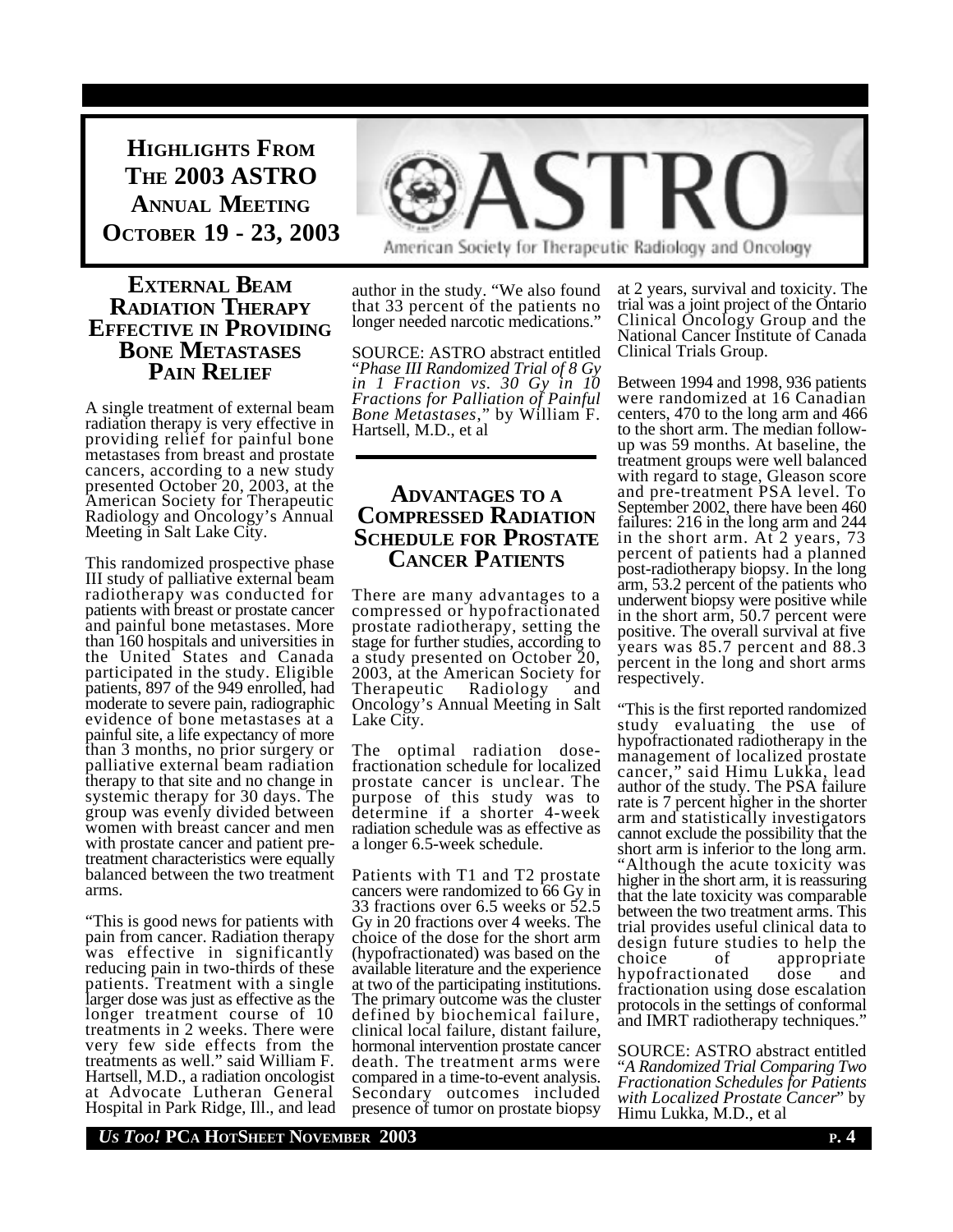# **VIAGRA EFFECTIVE OVER LONG TERM FOR PCa PATIENTS RECEIVING RADIATION THERAPY**

Viagra effectively treats erectile dysfunction for years after prostate cancer patients receive radiation therapy, according to the first study to look at the effectiveness of the medication in a large number of patients over an extended time period. Four years after undergoing 3 dimensional conformal radiotherapy (3D-CRT) and brachytherapy for prostate cancer, the medication successfully treated ED in seventy-five percent of patients. The new study was presented at the American Society for Therapeutic Radiology and Oncology's Annual Meeting.

"Other studies have reported on the initial effectiveness of Viagra for prostate cancer patients receiving radiation therapy, but there was scant information on the continued use and effectiveness of the medication for longer periods of time," said senior author Michael J. Zelefsky, M.D., Chief of Brachytherapy at New York's Memorial Sloan-Kettering Cancer Center.

From 1998 to 2002, the trial followed 363 prostate cancer patients at Memorial Sloan-Kettering Cancer Center who received 3D-CRT and brachytherapy. The patients had normal erectile function before therapy, and all experienced some degree of ED after treatment.

Among patients who reported success with the drug after the initial trial, 96 percent continued to use and find the medication effective. Higher external beam radiation doses were associated with decreased efficacy of Viagra.

"The good news for men facing therapy for prostate cancer is that Viagra does not seem to lose its effectiveness over time," Dr. Zelefsky concluded. "As more younger patients opt for nonsurgical approaches, ED is obviously an important issue."

SOURCE: ASTRO abstract entitled "*Prognostic Factors for Maintained Efficacy of Sildenafil Citrate in the Management of Erectile Dysfunction*" by Michael Zelefsky, M.D., et al

# **TALKING WITH YOUR HEALTH CARE PROVIDER ABOUT CLINICAL TRIALS**

*William Rodriguez, M.D. Chief Medical Director, Veritas Medicine Instructor in Medicine, Harvard Medical School*

As a patient, one of the unusual aspects of enrolling in a clinical trial is that the discussion tends to involve people not typically part of your health care decision-making. Research physicians, study nurses, coordinators, trial recruiters, even relative strangers asking questions by telephone patients may come in contact with all these clinical trials personnel at one time or another in the enrollment process.

Moreover, patients may feel, rightly or wrongly, that their personal physicians are not involved in the decision-making process. Rather than setting up a situation where participation in a clinical trial becomes separate from their regular health care, patients considering clinical trial enrollment should also consider how they can integrate clinical trial participation into their routine health care. Several simple steps can make this easier.

## **Identify your health care provider.**

This may sound odd, but in fact many patients, especially those with a disease or condition requiring specialist care, are unable to establish who their primary provider is. Is it their primary care physician, their rheumatologist who sees them monthly, or the nurse practitioner they speak with by phone twice weekly? In this setting, enrolling in a clinical trial may seem like adding another layer of doctors, phone numbers, confusion, and paperwork. Identifying a single person as your primary provider can simplify the medical maze. Ideally, this person will be the health provider you trust most to speak openly and frankly about your condition, and about the risks and benefits of a clinical trial.

#### **Discuss clinical trials and experimental therapies as part of a normal office visit.**

Patients often hear about a clinical trial for a new treatment through an

advertisement, a magazine article, or on the internet. Doctors often learn of new treatments from clinical research organizations, medical journals, or their colleagues. And yet, patients and doctors rarely discuss what they have learned between clinic appointments during an office visit. Patients may be reluctant to bring up a drug they may not even know how to pronounce correctly. Doctors may assume that patents wouldn't be interested in a clinical trial, or may not know enough about a new therapy to be comfortable discussing it. Both may be misinformed. However, the best place for both patient and physician to understand whether a clinical trial is appropriate for a patient is during routine office care. If visits with your doctor are rushed, set up a separate appointment, or even a phone appointment, specifically to discuss clinical trials.

### **Discuss experimental treatments before they become necessary.**

For some patients, enrollment in a clinical trial can seem like their last hope. For others, they may represent a much better option than their current therapy, easier to take or with fewer side effects. Waiting until the last minute, as with most medical care, is never a good idea. Both you and your doctor may be reluctant perhaps unconsciously to review in detail the potential risks of an experimental treatment when other treatments have not worked. You may misunderstand the potential benefits if your condition has progressed significantly. Most importantly, since many treatments, new and old, are most beneficial early in the course of a disease, it is important not to wait too long before changing therapies. Discussing the timing of clinical trial enrollment, and setting some triggers (such as a change in test results, or increasing limitations on activity) months early may offer the best chance that a new therapy obtained through a clinical trial will work.

### **Don't expect your primary health provider to have all the answers.**

Medical research is moving so quickly these days that even with medical journals and conferences, many physicians even specialists cannot keep up with the latest news on an experimental drug that is just

(continued on page 7)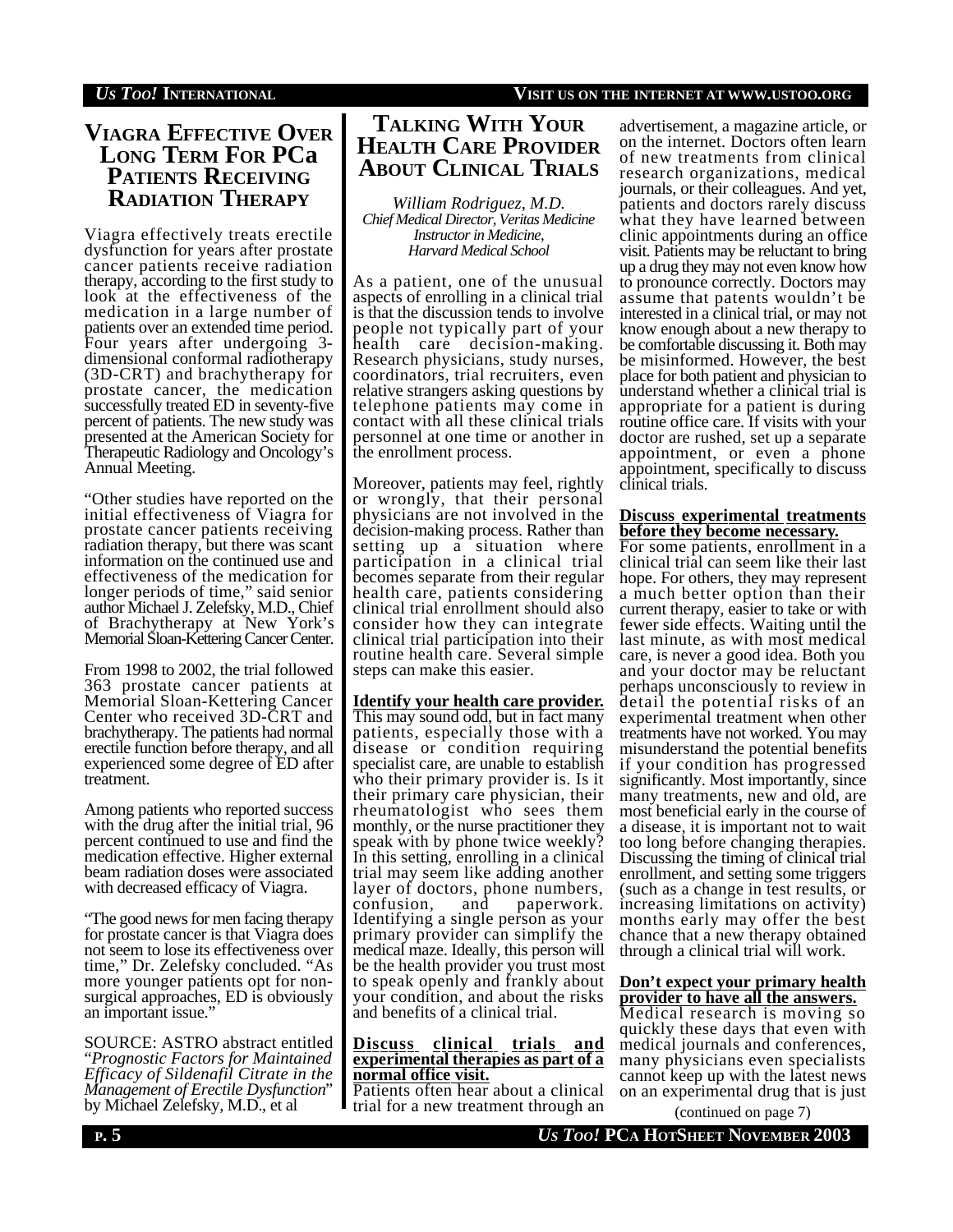### **PROSTATE CANCER PATIENT SUPPORT 1-800-80-***US TOO! US TOO!* **INTERNATIONAL**

**PRESIDENT BUSH SIGNS DEPARTMENT OF DEFENSE APPROPRIATION FOR 2004 WITH CONTINUED FUNDING OF PROSTATE CANCER RESEARCH**

On October 1, 2003, President Bush signed the Department of Defense Appropriation for fiscal year 2004 (FY04) funding for the Congressionally Directed Medical Research Programs of the United States Army Medical Research and Materiel Command was initiated.

President Bush signed the FY04 Defense Appropriations Act into law (Public Law 108-87) and thereby appropriated the funds to continue the Prostate Cancer Research Program \$85 million.

Many Us Too! members have worked very hard to encourage the funding of these programs. You can easily learn of the CDMRP / DoD PCRP research highlights and new developments on their website http:/ /cdmrp.army.mil.

"The early signing of the appropriations act, and process improvements made, mean that the CDMRP will be able to post Program Announcements describing the funding opportunities and proposal submission process several months earlier for many programs." said Gail<br>Whitehead, Public Affairs Whitehead, Public Affairs<br>Coordinator for the DoD, Coordinator for USAMRMC, Congressionally Directed Medical Research Programs "The DoD Prostate Cancer Research Program hopes to move up their Program Announcement from February to November. By getting funds to researchers faster, our mission of improved diagnosis, treatment, and cure for prostate cancer will be accomplished sooner."

Since its inception in 1997 the PCRP has funded nearly \$300 million in funding for Prostate Cancer Research (second only to Breast Cancer funding which from its inception in 1992 has funded more than \$1.1 billion).

|                                       |           |                               |        |        | Proposals Proposals Amount for |
|---------------------------------------|-----------|-------------------------------|--------|--------|--------------------------------|
| <b>Research Program</b>               | FY        | <b>Appropriation Received</b> |        | Funded | <b>Research</b>                |
| <b>Breast Cancer</b>                  | $92 - 01$ | \$1,223.8 M                   | 16.517 | 3.217  | \$1.043.3 M                    |
| Defense Women's Health                | 95        | \$40.0 M                      | 559    | 69     | \$32.8 M                       |
| Osteoporosis                          | 95        | \$5.0 M                       | 105    |        | \$3.7 M                        |
| Neurofibromatosis                     | $96 - 01$ | \$69.3 M                      | 223    | 85     | \$58.7 M                       |
| <b>Prostate Cancer</b>                | 97–01     | <b>S310.0 M</b>               | 2.733  | 657    | 5263.0 M                       |
| Ovarian Cancer                        | 97-01     | \$51.5 M                      | 374    | 45     | \$43.4 M                       |
| Peer-Reviewed Medical Research 99-01  |           | \$94.5 M                      | 436    | 67     | \$70.7 M                       |
| <b>DODVA</b>                          | 99-01     | \$6.8 M                       | 33     |        | \$6.0 M                        |
| <b>Institutionally Based Programs</b> | 95-01     | \$85.8 M                      | N/A    | 32     | \$76.1 M                       |
| TOTAL Seed                            |           | \$1,886.7 N                   | 21,035 | 4,180  | <b>SL597.7 M</b>               |

## **NEWS YOU CAN USE: CPSA** (continued from page 2)

provided 85 percent sensitivity, but the cPSA test correctly identified 35 percent of patients who did not have cancer, compared to 29 percent with the tPSA test saving unnecessary biopsies in six percent more of the men without cancer, also statistically significant.

## **STUDY REVEALS IMPORTANCEOF TESTING PSA LEVEL DURING FIRST MONTHS AFTER RADIOTHERAPY**

The success or failure of radiation therapy for prostate cancer may be predicted as early as three months after completion of therapy, rather than waiting one to two years as conventional wisdom indicates, a new study from The University of Texas Health Science Center at San Antonio (UTHSC) suggests.

The research also found that men whose blood PSA values stayed above important threshold levels three months after radiotherapy were 30 percent more likely to suffer a recurrence of cancer than men whose PSA values sank lower. The authors studied the prognostic value of early PSA changes in order to establish a model for analyzing improvements in radiation therapy, including intensitymodulated radiation therapy, a rapidly developing technique that pinpoints tiny radiation beams to destroy tumors but spare surrounding healthy tissues.

"Patients generally have their PSA tested soon after therapy, but unless there is a dramatic increase, many physicians wait a year or two and analyze the trend before interpreting the information. My colleagues and I disagree with that approach," said Sean X. Cavanaugh, M.D., lead author of the study and fourthyear resident in the UTHSC department of radiation oncology. "We found that PSA levels at three or six months after

radiotherapy were significantly prognostic for long-term outcome. Analysis of early PSA response enables us to accurately identify those patients who have an 80 percent or better chance of being cured of prostate cancer. Once confirmed by follow-up studies, this method may help us to identify men who will most benefit from the addition of hormone therapy, which has some serious side effects and should not be started in all men."

Dr. Cavanaugh and his co-authors studied blood samples of 855 men treated at the Cleveland Clinic with external beam radiotherapy. They compared the early PSA response to the clinical outcome of the patients. The average patient in the study was followed for more than six years. None of the men underwent hormone therapy, which may lower PSA levels. The study also did not examine men whose cancers had spread outside the prostate and who have a much worse prognosis for survival.

Many physicians focus on the time it takes PSA to stabilize or reach a minimum after radiotherapy (known as PSA nadir). A lack of PSA increase during the first few years is associated with a more favorable outcome. Dr. Cavanaugh advocates evaluating every patient at three months after radiotherapy. "At the three-month mark in this study, we established that if a patient's PSA level was lower than 3.0 ng/ml (nanograms per milliliter), his chance of long-term, relapse-free survival was 87.8 percent, compared to the patients whose levels were above 3.0 at three months and who had only a 57.2 percent chance of relapse-free survival."

Dr. Cavanaugh is completing a residency in radiation oncology and a Ph.D. in human imaging in the UTHSC Graduate School of Biomedical Sciences. "This seminal work of Dr. Cavanaugh will alter the way that PSA is used as a prognostic factor after radiation therapy," said Charles R. Thomas Jr., associate professor and vice chairman of the UTHSC department of radiation oncology.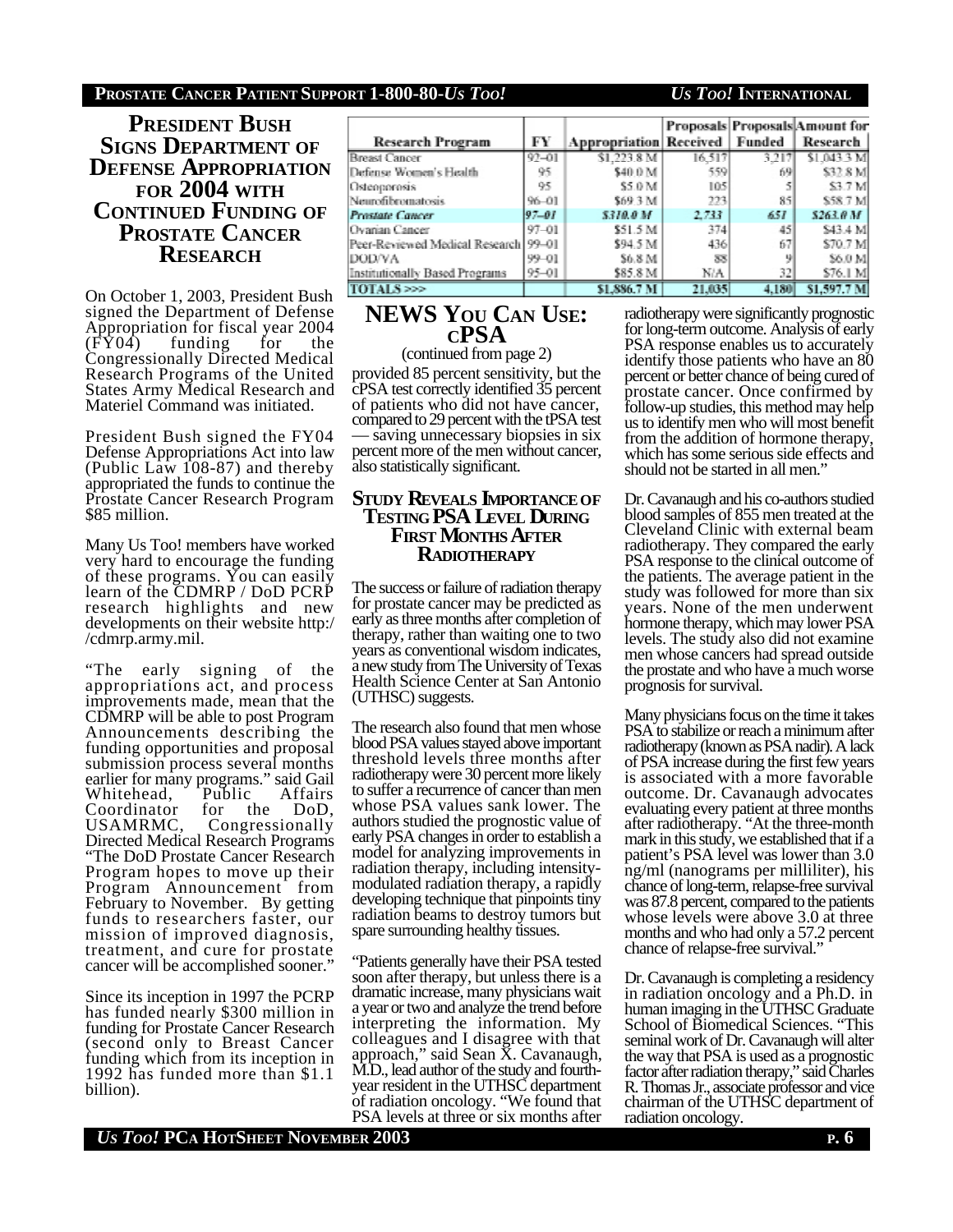

An Updated *Us Too!* Home Page (www.ustoo.org) Makes Navigating The Site Easier and Finding The Information You Need About Prostate Cancer Faster To Locate

## **TALKING ABOUT CLINICAL TRIALS** (continued from page 5)

being tested. Patients may hear of a promising new drug or a trial through internet chat rooms, newsletters, or patient advocacy groups, before their physician does. When you discuss a new drug with your doctor, do not be surprised if he or she knows little about it. This does not mean that your doctor cannot be an integral part of helping you decide whether a trial is right for you. In fact, a frank discussion about a new drug may encourage your doctor to explore new treatments, and find out more about a trial that might be right for you. Often, your doctor can obtain more

detailed information that can help you understand more about an experimental therapy, and whether it is right for you.

#### **Keep your health care provider involved before and during your clinical trial participation.**

Again, this may sound obvious, but be sure to discuss your participation in a trial with your physician. Some patients, especially those who do not have a strong relationship with a single provider, may choose to enroll on their own. It is usually better to discuss enrollment with your provider, as your doctor may have strong feelings in favor or against your participation based on his or her knowledge of your medical history.

More importantly, don't lose contact with your doctor after your enroll. Some trials may last a year or more, and require several visits with the research physician. Don't assume that these can substitute for your regular care. Ask the clinical study coordinator to send a copy of the medical note for each clinical trial visit to your doctor. Ask whether you can alternate visits for blood tests between the clinical trial and your regular doctor, rather than visiting the study clinic every time. Discuss your<br>progress, side effects and progress, side effects and improvement with both your doctor and the study personnel. In the end, an alliance between you, your provider, and the clinical study team offers you the best chance of success

**P. 7** *US TOO!* **PCA HOTSHEET NOVEMBER 2003**